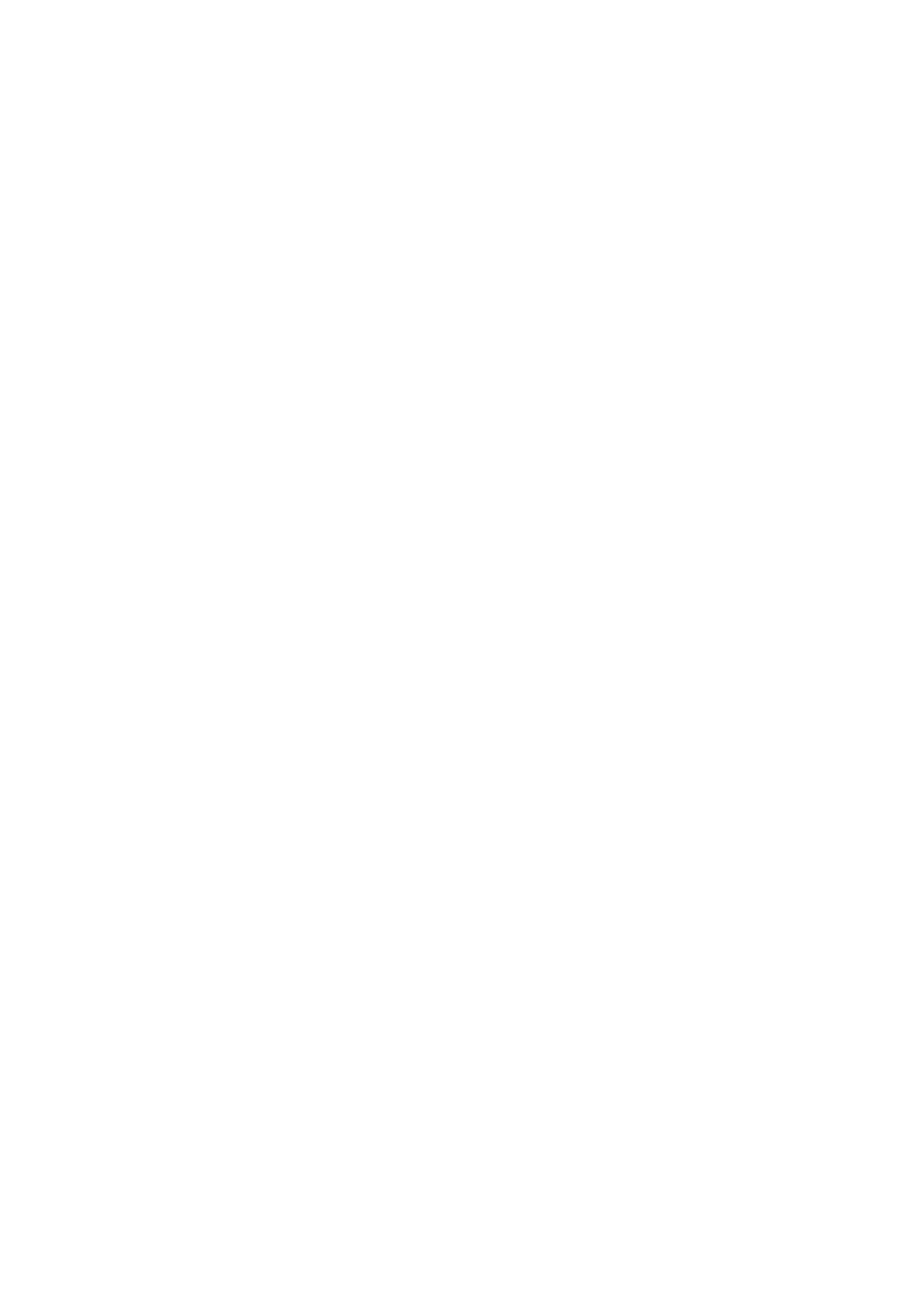

# **1 Welcome**

Member Keven Mealamu led the meeting in prayer.

#### **2 Apologies**

Resolution number PPK/2022/71

MOVED by Chairperson B Catchpole, seconded by Member S Smurthwaite:

## **That the Papakura Local Board:**

**a) accept the apology from Councillor Angela Dalton for absence.**

**CARRIED**

# **3 Declaration of Interest**

There were no declarations of interest.

# **4 Confirmation of Minutes**

Resolution number PPK/2022/72

MOVED by Chairperson B Catchpole, seconded by Deputy Chairperson J Robinson:

#### **That the Papakura Local Board:**

**a) confirm the ordinary minutes of its meeting, held on Wednesday, 11 May 2022, as true and correct.**

**CARRIED**

#### **5 Leave of Absence**

Resolution number PPK/2022/73

MOVED by Chairperson B Catchpole, seconded by Member K Mealamu:

**That the Papakura Local Board:**

**a) approve a leave of absence from Deputy Chairperson Jan Robinson for the period 26 May 2022 to 2 July 2022.**

**CARRIED**

# **6 Acknowledgements**

There were no acknowledgements.

#### **7 Petitions**

There were no petitions.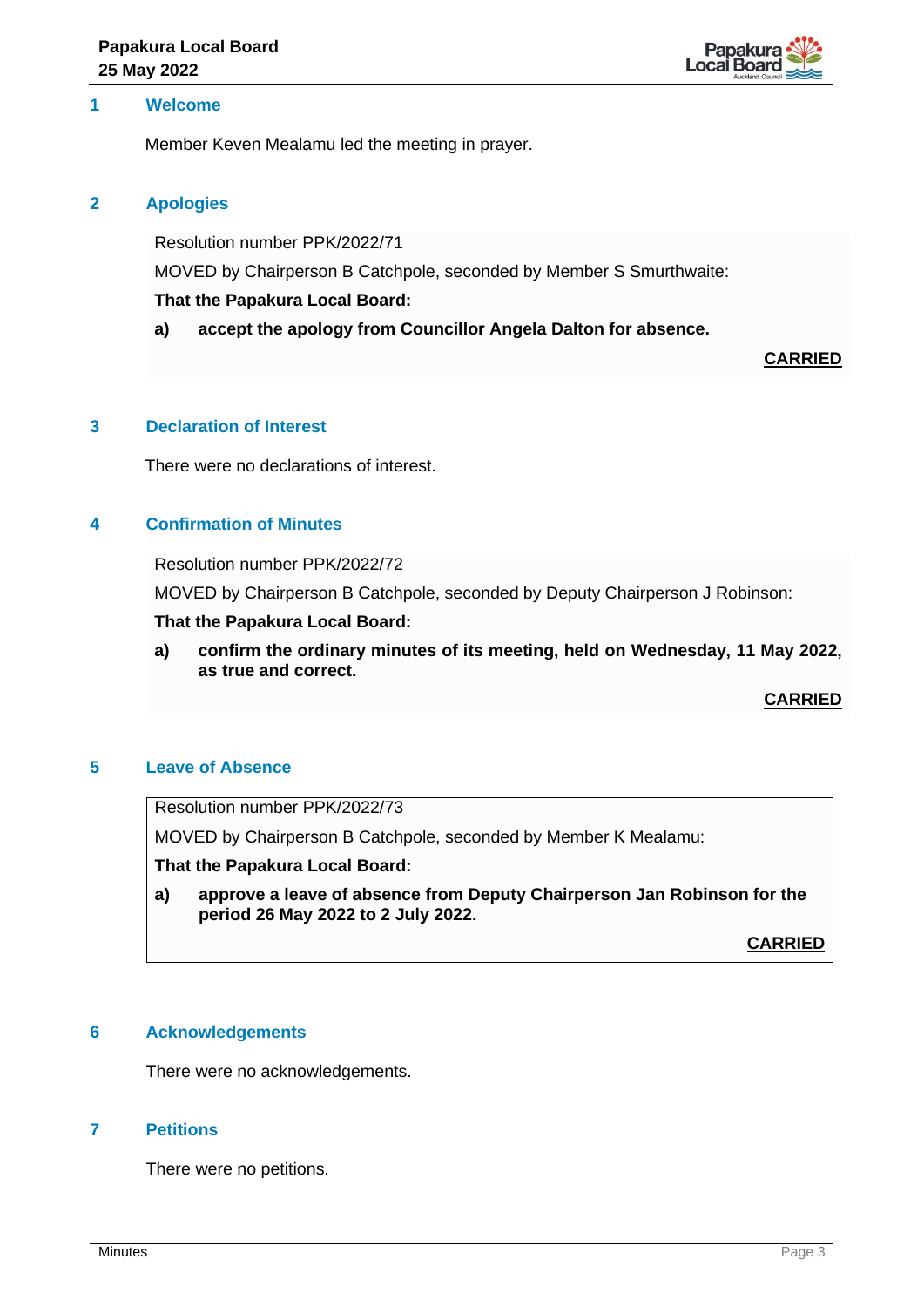

## **8 Deputations**

## **8.1 Deputation - Golf New Zealand**

Jacob Cameron, Chief Executive Officer, Auckland Golf was in attendance to speak to the board regarding the Draft Auckland Golf Investment Plan.

A letter to Auckland Council, infographic and email were tabled at the meeting. A copy of the tabled documents have been placed on the official minutes and are available on the Auckland Council website as a minutes attachment. Resolution number PPK/2022/74

MOVED by Chairperson B Catchpole, seconded by Member F Auva'a:

#### **That the Papakura Local Board:**

**a) thank Jacob Cameron, Chief Executive Officer, Auckland Golf for his attendance and presentation to the local board.**

**CARRIED**

# **Attachments**

- A Letter from Golf New Zealand to Auckland Council
- B Email from Golf New Zealand to Papakura Local Board
- C Infographic

#### **9 Public Forum**

There was no public forum.

#### **10 Extraordinary Business**

#### **10.1 Extraordinary Business - Papakura Local Board - Appointment of a temporary deputy chairperson**

Resolution number PPK/2022/75

MOVED by Chairperson B Catchpole, seconded by Deputy Chairperson J Robinson:

#### **That the Papakura Local Board:**

- **a) consider an extraordinary item regarding** *Papakura Local Board - Appointment of a temporary deputy chairperson* **at Item 24.1 of this agenda for the following reasons:**
	- **i) this report was not on the agenda as it was unavailable at the time the agenda was compiled.**
	- **ii) this item cannot be delayed until a subsequent meeting as the deputy chairperson will be on leave from 26 May 2022 to 2 July 2022 inclusive, and so a temporary deputy chairperson should be appointed to cover this period.**

**CARRIED**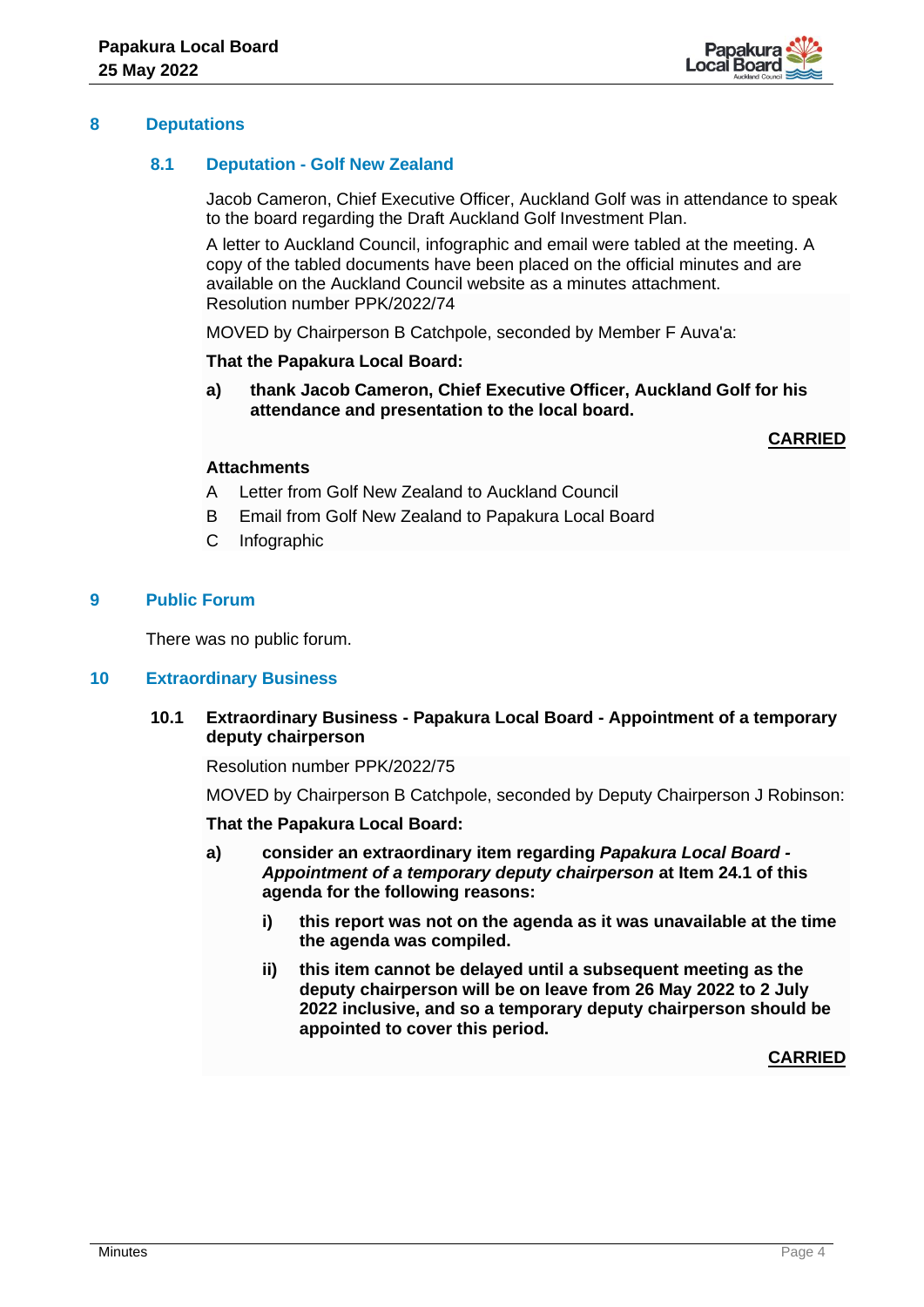

# **11 Governing Body Member's Update**

Resolution number PPK/2022/76

MOVED by Chairperson B Catchpole, seconded by Member G Hawkins:

# **That the Papakura Local Board:**

**a) receive Councillor Daniel Newman's update.**

**CARRIED**

# **12 Chairperson's Update**

Resolution number PPK/2022/77

MOVED by Chairperson B Catchpole, seconded by Member K Mealamu:

#### **That the Papakura Local Board:**

**a) receive the verbal report from the Papakura Local Board Chairperson.**

**CARRIED**

#### **13 Auckland Transport Update for the Papakura Local Board – May 2022**

Note: Changes to the original motion, addition of clauses b) and c) with the agreement of the meeting.

Resolution number PPK/2022/78

MOVED by Chairperson B Catchpole, seconded by Deputy Chairperson J Robinson:

**That the Papakura Local Board:**

- **a) receive the May 2022 report from Auckland Transport.**
- **b) encourages Auckland Transport to lobby the government for continued subsidised half price fares for an additional six-month period.**
- **c) thank Auckland Transport for progressing safety improvements for the Cosgrave Road and Old Wairoa Road intersection.**

#### **CARRIED**

#### **14 Formalise direction for Ōpaheke Sports Park users and next steps for the implementation of the Papakura Sports Needs Assessment**

Note: Changes made to the original motion, amending clause c), addition of clauses d), f) and g) were with the agreement of the meeting.

Resolution number PPK/2022/79

MOVED by Chairperson B Catchpole, seconded by Member F Auva'a:

#### **That the Papakura Local Board:**

- **a) approve the scope in Attachment A, for officers to deliver an expression of interest process to identify potential users and their subsequent commitments, requirements, and vision for Ōpaheke Sports Park.**
- **b) endorse the expression of interest process for Ōpaheke Sports Park as the next step to progress actions identified in the Papakura Sports Needs Assessment.**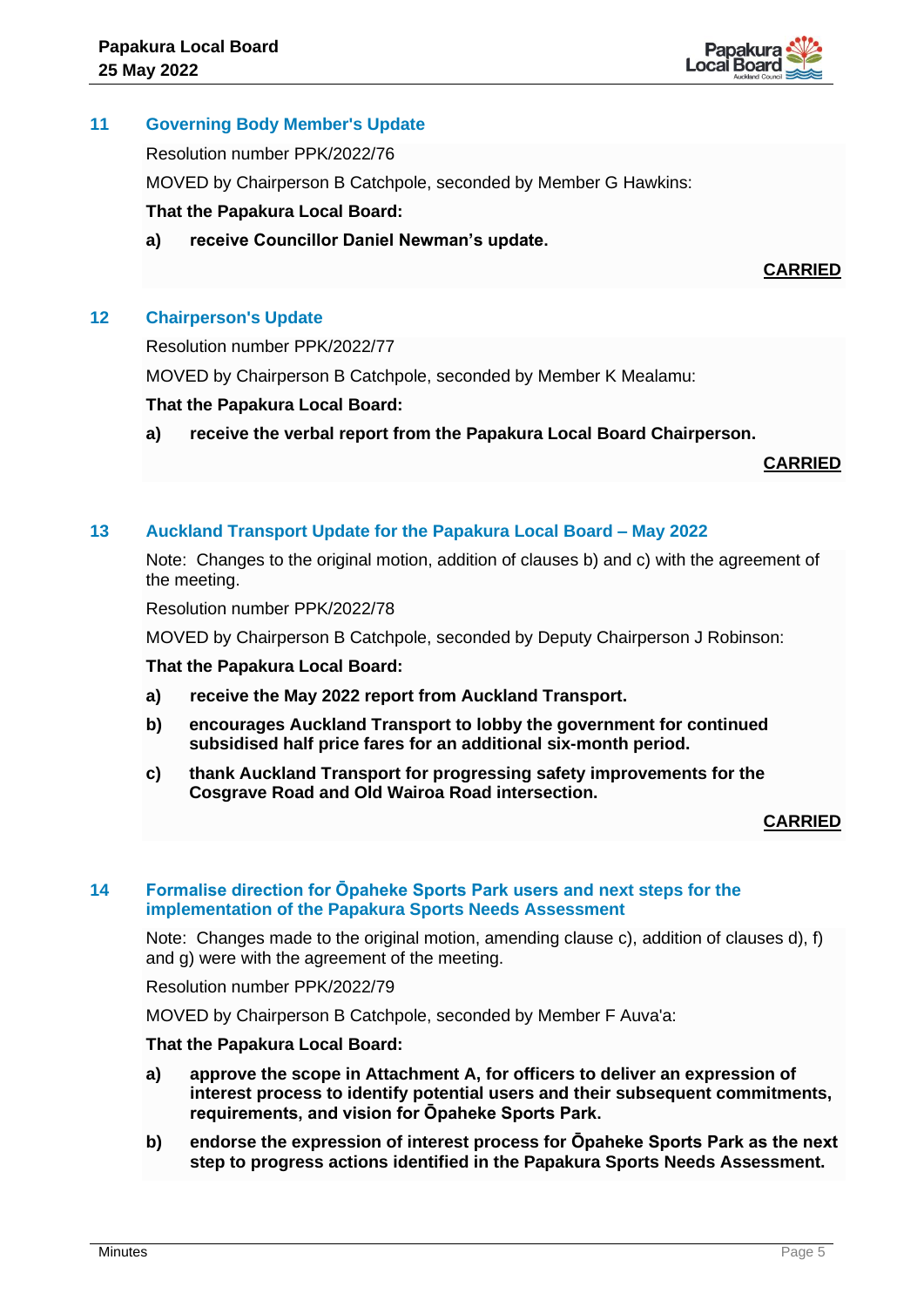

- **c) acknowledge the following factors will inform progress of a multi-purpose sports facility development at Ōpaheke Sports Park:**
	- **i. water and wastewater connections**
	- **ii. yet to be determined status of future users and the subsequent community need.**
- **d) request more information on the facility limitations for any development on top of the existing toilet and changing rooms block.**
- **e) support in principle the continued use of Ōpaheke Sports Park by United Cricket Club (Counties Manukau) Incorporated and Counties Manukau Zone of NZRL Incorporated, pending the outcomes of the expression of interest process.**
- **f) request a new entry be added to the Parks, Sports and Recreation 2022/2023 work programme to capture this activity of the sports groups' expressions of interest to domicile at the Ōpaheke sports park.**
- **g) request that an integrated, quality advisory approach is taken by Parks, Sport and Recreation, Community Facilities and Finance departments; to ensure further timely advice and reporting (by August 2022) for the local board to address water, waste water and 'fit for purpose' facilities deficiencies and funding issues, that have been highlighted by the local board repeatedly.**

**CARRIED**

#### **15 Auckland Council's Quarterly Performance Report: Papakura Local Board for quarter three 2021/2022**

Note: Changes to the original motion, addition of clauses h), i), i) and k) were with the agreement of the meeting.

Supplementary information on Hingaia Park outdoor gym equipment was tabled at the meeting for the board's consideration.

A copy of the tabled document has been placed on the official minutes and is available on the Auckland Council website as a minutes attachment.

Resolution number PPK/2022/80

MOVED by Chairperson B Catchpole, seconded by Member S Smurthwaite:

# **That the Papakura Local Board:**

- **a) receive the performance report for quarter three ending 31 March 2022.**
- **b) approve reallocation of \$2,700 underspend budget from Customer and Community Services Work Programme 2021/2022 line 65 - 'Papakura Leisure Centre: access for RSA Gymnastics Club' towards the following activity:**
	- **i) Customer and Community Services Work Programme 2021/2022- ID 418 Community Grants Papakura - \$2,700.**
- **c) approve reallocation of \$5,000 underspend budget from Customer and Community Services Work Programme 2021/2022 line 1651 - 'Massey Park Pool: Access for Papakura Swimming Club' towards the following activity:**
	- **i) Customer and Community Services Work Programme 2021/2022- ID 418 Community Grants Papakura - \$5,000.**
- **d) approve a change to the activity name and activity description in the Customer and Community Services Work Programme 2021/2022 line 1651 - 'Massey Park**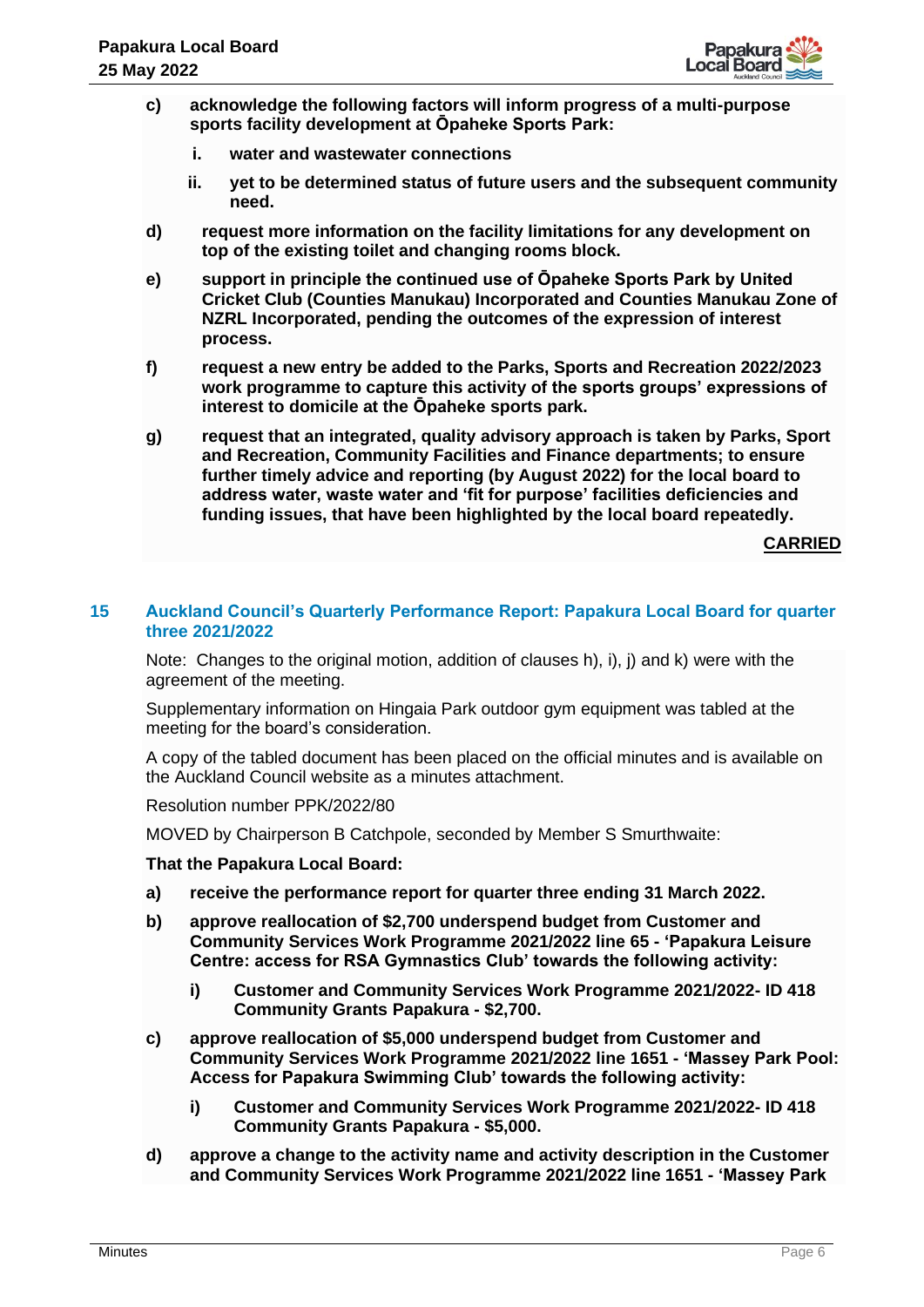

**Pool: Access for Papakura Swimming Club' from 'Swimming Club' to 'Learn to Swim'.**

- **e) approve reallocation of \$3,530 from Customer and Community Services Work Programme 2021/2022 line 418 - 'Community Grants Papakura' towards the following activity:**
	- **i) Customer and Community Services Work Programme 2021/2022 line 413 - 'Anzac Services Papakura' - \$3,530.**
- **f) approve the deferral of the Customer and Community Services Work Programme 2021/2022 line 30165 – '935 Papakura-Clevedon Road subdivision develop new neighbourhood park'.**
- **g) approve the cancellation of the Customer and Community Services Work Programme 2021/2022 line 27776 – 'Hawkins Theatre - renew walkways' (line 27776) as the asset in the scope does not exist.**
- **h) receive the tabled information regarding the Hingaia Park outdoor gym equipment.**
- **i) approve amending the Customer and Community Services Work Programme 2021/2022 line ID 20679 "Southern Park – renew fitness equipment and furniture" project name and activity description to reflect the changes in the scope or nature of work to be performed and the name of the location as follows:**

*Proposed Activity Name Hingaia Park – new outdoor fitness equipment*

*Proposed Activity Description (\*) "New outdoor fitness equipment at Hingaia Park FY21/22 – investigation, design, and tender/procurement phase FY22/23 – commence physical works Risk-Adjusted Programme (RAP) project".*

- **j) request staff create a new activity line in the forward capital works programme for Southern Park (renew fitness equipment) for the financial year 2025/2026+.**
- **k) approve amending the 2021/2022 Customer and Community Services Capital Work Programme to defer line ID 28550 "Bacardi Reserve - renew playground and park furniture" to FY26 to prioritise line ID 36941 "Papakura Leisure Centre seismic retrofitting and general renewal of existing building" to better align with the seismic upgrade, noting that:**
	- **i) a provisional budget of \$200,000 is allocated in FY24 to undertake general renewals as identified in the building condition assessment report, acknowledging this may be subject to change (+/-) pending the outcome of the investigation process.**
	- **ii) the Seismic Strengthening funding costs are not firmly established yet.**

**CARRIED**

# **Attachments**

A Supplementary information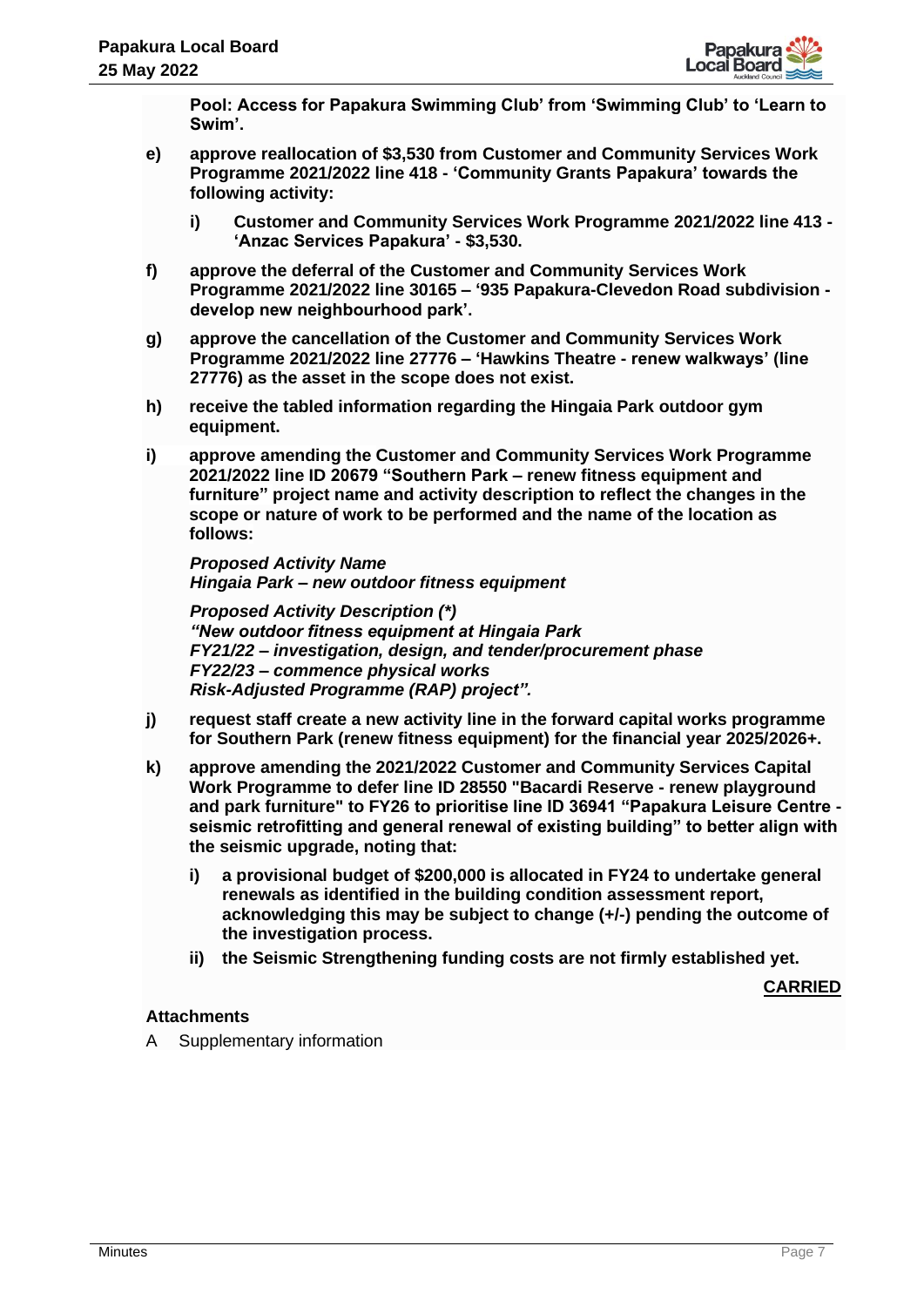

## **16 Te Kete Rukuruku Tranche One - Adoption of Māori names and installation of bilingual signage at Ray Small Park**

Resolution number PPK/2022/81

MOVED by Chairperson B Catchpole, seconded by Member G Hawkins:

#### **That the Papakura Local Board:**

- **a) adopt 31 te reo Māori names for parks as dual names as outlined in Attachment A.**
- **b) adopt Kai-pāwhara as a sole Māori name for the park on Kirikiri Drive, currently referred to as Kirikiri Reserve.**
- **c) receive the narratives that tell the story behind each of the names, as outlined in Attachment A.**
- **d) acknowledge that Auckland Council has agreed to enter into a mātauranga agreement that commits to upholding the correct use of the name and to use it only for purposes that have a community outreach or educational purpose (non-commercial use).**
- **e) authorise the gazettal of park names, listed in Attachment A, for parks classified under the Reserves Act 1977, in accordance with section 16 (10) of the Reserves Act.**
- **f) approve Ray Small Park as the location for the installation of bilingual signage.**

**CARRIED**

# **17 Draft Auckland Golf Investment Plan**

Note: Changes to the original motion, deleting clauses a), b) and c), and addition of new clause a) was with the agreement of the meeting.

Resolution number PPK/2022/82

MOVED by Chairperson B Catchpole, seconded by Member F Auva'a:

#### **That the Papakura Local Board:**

**a) note that consultation on this draft plan is not complete until 27 May 2022, and so the local board will defer consideration of the Draft Auckland Golf Investment Plan to the June 2022 business meeting so that the local board can receive and consider feedback from local individuals and stakeholders prior to providing any formal feedback on the plan.**

**CARRIED**

# **18 Local board feedback on Auckland Transport's proposed speed limit changes**

Note: Changes to the original motion, amending clause a) and addition of clauses b), c), d), e), f), g), h), i), j) and k) were with the agreement of the meeting.

Resolution number PPK/2022/83

MOVED by Chairperson B Catchpole, seconded by Member F Auva'a:

#### **That the Papakura Local Board:**

**a) provide the following feedback on speed limit changes proposed as part of Phase Three of Auckland Transport's Safe Speeds Programme:**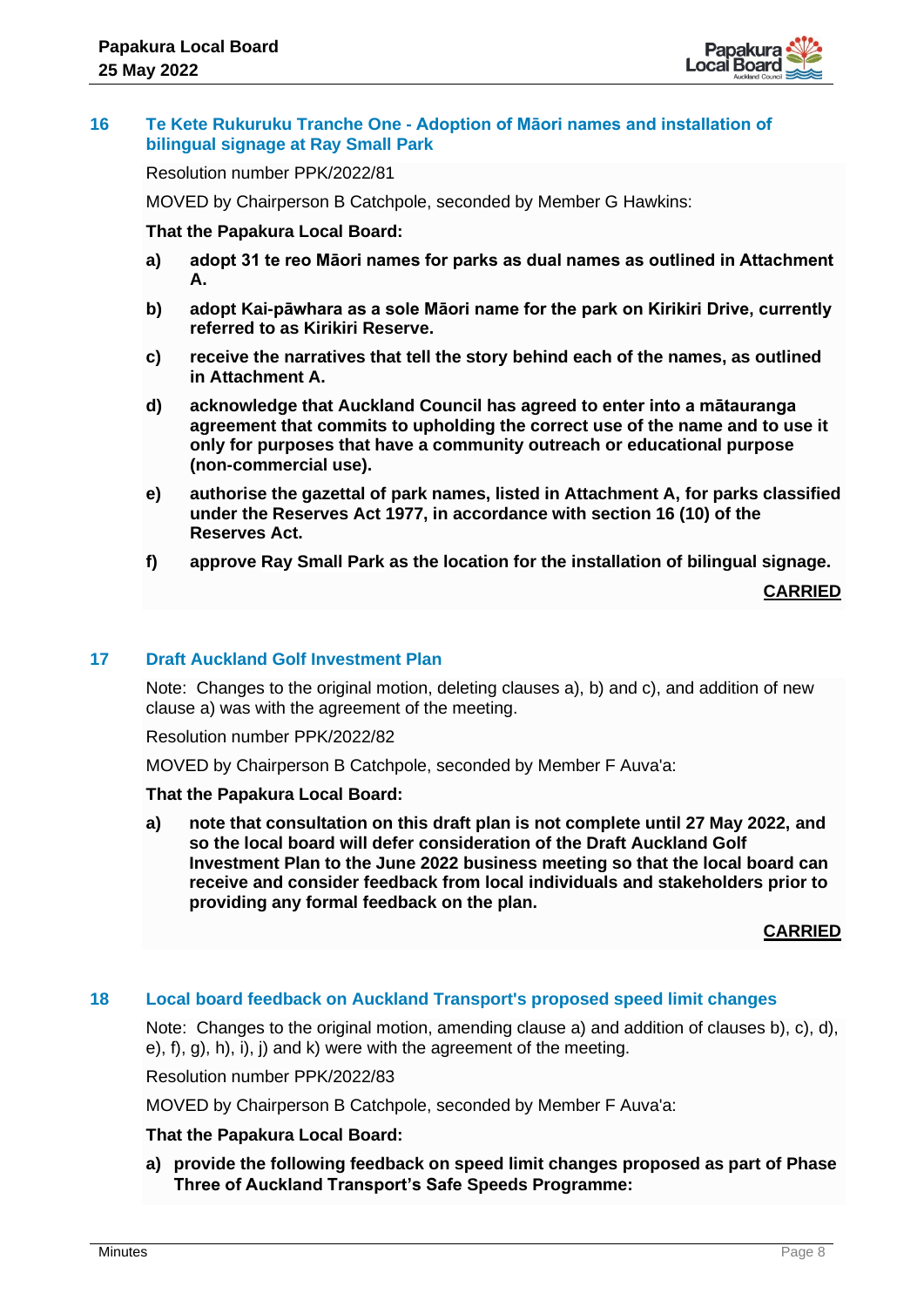

**i) Walters Road between Cosgrave Road and Grove Road will require the flashing school zone signage to be installed, otherwise the board agrees with the following proposed speed limit:**

| <b>Roads</b><br>surrounding<br>schools Road<br><b>Name</b> | <b>Part of Road</b>                                         | <b>Proposed</b><br>speed limit<br>changes                     | <b>Board feedback</b>                                     |
|------------------------------------------------------------|-------------------------------------------------------------|---------------------------------------------------------------|-----------------------------------------------------------|
| <b>Walters Road</b>                                        | between<br>Cosgrave<br><b>Road and</b><br><b>Grove Road</b> | <b>School times</b><br>40km/h<br><b>Other times</b><br>50km/h | Will need to have the<br>flashing school zone<br>signage. |

**b) agree to the following proposed speed limit changes:**

| All other roads Road<br><b>Name</b> | <b>Part of Road</b>   | <b>Proposed</b><br>speed limit | Urban or rural |
|-------------------------------------|-----------------------|--------------------------------|----------------|
| <b>Cloud Way</b>                    | full length           | 30km/h                         | <b>Urban</b>   |
| <b>Fort Lincoln Loop</b>            | full length           | 30km/h                         | <b>Urban</b>   |
| <b>Gingernut Place</b>              | full length           | 30km/h                         | <b>Urban</b>   |
| <b>Hayfield Way</b>                 | full length           | 30km/h                         | <b>Urban</b>   |
| <b>Hingaia Road</b>                 | between urban         | 50km/h                         | <b>Rural</b>   |
|                                     | traffic area boundary |                                |                |
|                                     | (Auckland isthmus)    |                                |                |
|                                     | and Linwood Road      |                                |                |
| <b>Hokioi Street</b>                | full length           | 30km/h                         | <b>Urban</b>   |
| <b>Kaakahoa Road</b>                | full length           | 30km/h                         | <b>Urban</b>   |
| <b>Karera Road</b>                  | full length           | 30km/h                         | <b>Urban</b>   |
| <b>Kauru Way</b>                    | full length           | 30km/h                         | <b>Urban</b>   |
| <b>Mataitai Way</b>                 | full length           | 30km/h                         | <b>Urban</b>   |
| <b>Melody Belle Street</b>          | full length           | 30km/h                         | <b>Urban</b>   |
| <b>Ockhams Street</b>               | full length           | 30km/h                         | <b>Urban</b>   |
| <b>Park Estate Road</b>             | between motorway      | 40km/h                         | <b>Urban</b>   |
|                                     | bridge and western    |                                |                |
|                                     | end of Park Estate    |                                |                |
|                                     | Road                  |                                |                |
| <b>Pataka Close</b>                 | full length           | 30km/h                         | <b>Urban</b>   |
| <b>Patakatuna Drive</b>             | full length           | 30km/h                         | <b>Urban</b>   |
| <b>Peketua Street</b>               | full length           | 30km/h                         | <b>Urban</b>   |
| <b>Songline Road</b>                | full length           | 30km/h                         | <b>Urban</b>   |
| Te Ipukai Drive                     | full length           | 30km/h                         | <b>Urban</b>   |
| <b>Toporoa Street</b>               | full length           | 30km/h                         | <b>Urban</b>   |
| Tuarongo Road                       | full length           | 30km/h                         | <b>Urban</b>   |
| <b>Tumu Road</b>                    | full length           | 30km/h                         | <b>Urban</b>   |
| <b>Umuti Lane</b>                   | full length           | 30km/h                         | <b>Urban</b>   |
| <b>Vespa Road</b>                   | full length           | 30km/h                         | <b>Urban</b>   |

- **c) note that the following roads are not available on Google maps at this point:**
	- **Hokioi Street**
	- **Kaakahoa Road**
	- **Karera Road**
	- **Kauru Way**
	- **Mataitai Way**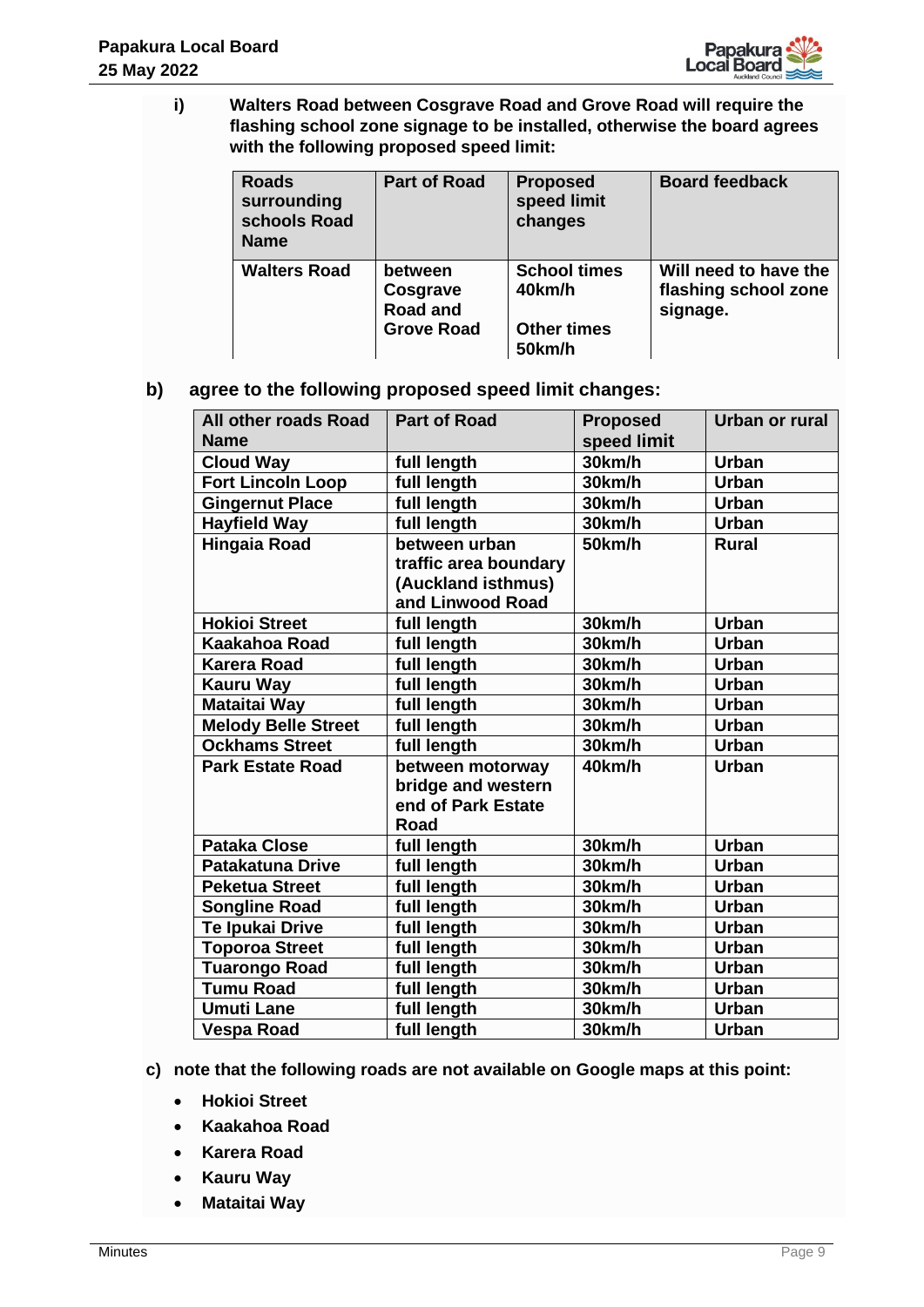

- **Pataka Close**
- **Patakatuna Drive**
- **Peketua Street**
- **Te Ipukai Drive**
- **Umuti Lane.**
- **d) request Auckland Transport include any new roads that appear within the boundaries of areas that already have reduced speed limits, that they also have reduced speed limits to ensure consistency in an area.**
- **e) request Auckland Transport investigate the traffic speeds on Walters Road from Grove Road to Battalion Drive.**
- **f) request Auckland Transport investigate options to slow traffic in Gosper Road, Waiata Shores, between Brylee Drive and Te Napi Drive, as traffic is speeding up after Brylee Drive.**
- **g) request Auckland Transport investigate options for slowing traffic in the roading precinct bounded by Clevedon Road, Settlement Road, Dominion Road and Marne Road, which includes Scott Road and Kelvin Road.**
- **h) request Auckland Transport investigate the installation of a flush median lane to allow traffic to safely turn right into the Holy Trinity School on Airfield Road.**
- **i) request Auckland Transport investigate reducing speed limits in other areas where there are high concentrations of people, such as cultural and religious facilities so that they are treated in the same manner as schools, eg: Papakura Marae, Churches, Gurdwara Sikh Temple, community facilities, sports fields etc.**
- **j) support the submission received in the Speed Limit Reduction consultation requesting maintenance of foliage around intersections.**
- **k) request Auckland Transport investigate the installation of the Clevedon Road, Papakura, raised pedestrian crossing as the board has received complaints that there is no warning signage and the tar seal has sunk on either side of the crossing which is creating noise issues for the neighbouring community.**

#### **CARRIED**

# **19 Submission on Te mahere urutaunga ā-motu (tuhinga hukihuki): Draft National Adaptation Plan**

Note: Changes to the original motion, amending clause a) with the agreement of the meeting.

Resolution number PPK/2022/84

MOVED by Chairperson B Catchpole, seconded by Member G Hawkins:

# **That the Papakura Local Board:**

**a) support the Auckland Council submission points on the draft National Adaptation Plan.**

# **CARRIED**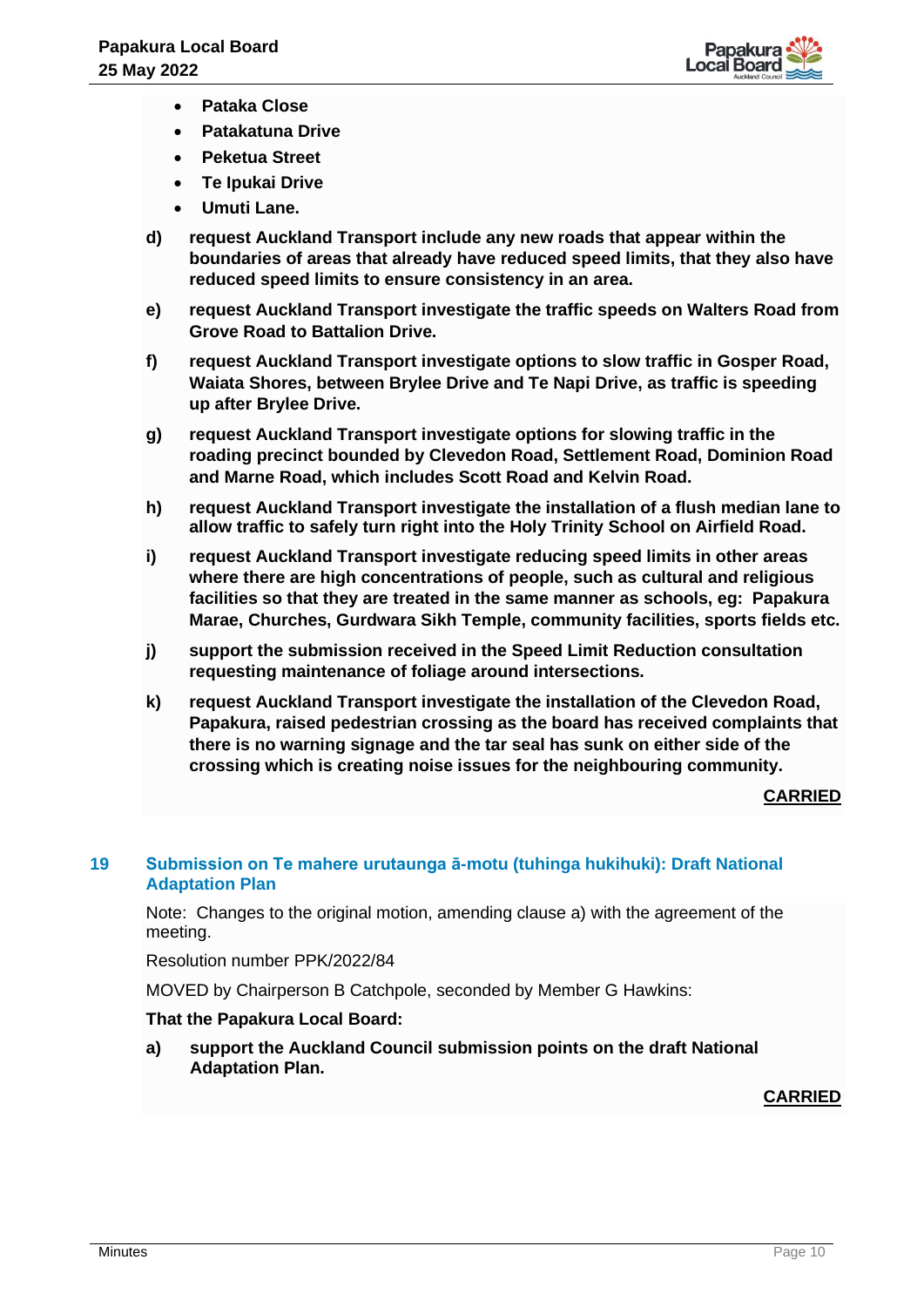

#### **20 Ngā Pou Taunaha o Aotearoa - New Zealand Geographic Board: recording of unofficial place names as official - Update**

#### Resolution number PPK/2022/85

MOVED by Chairperson B Catchpole, seconded by Member K Mealamu:

## **That the Papakura Local Board:**

**a) note the advice from Ngā Pou Taunaha o Aotearoa New Zealand Geographic Board that they will be deferring making decisions on changing the status of Auckland's recorded (unofficial) place names to official, in order to further consult with Auckland's 19 mana whenua groups.**

**CARRIED**

# **21 Papakura Local Board Governance Forward Work Calendar - May 2022**

Resolution number PPK/2022/86

MOVED by Chairperson B Catchpole, seconded by Member F Auva'a:

#### T**hat the Papakura Local Board:**

**a) note the Governance Forward Work Calendar – May 2022.**

**CARRIED**

# **22 Papakura Local Board Achievements Register 2019-2022 Political Term**

Resolution number PPK/2022/87

MOVED by Chairperson B Catchpole, seconded by Member G Hawkins:

#### **That the Papakura Local Board:**

**a) note the Papakura Local Board Achievements Register for the 2019-2022 political term.**

| <b>Date</b> | <b>Achievement</b>                                                                                                                                                                                                                                                                                                                                     |  |
|-------------|--------------------------------------------------------------------------------------------------------------------------------------------------------------------------------------------------------------------------------------------------------------------------------------------------------------------------------------------------------|--|
| 25 May 2022 | Presented the Papakura Local Board feedback on<br>$\bullet$<br>the 2022/2023 Annual Budget to the Finance and<br><b>Performance Committee</b>                                                                                                                                                                                                          |  |
| 24 May 2022 | Attended the joint workshop with Manurewa Local<br>$\bullet$<br><b>Board regarding Waiata Shores bridge;</b><br>Attended the Harbourside Residents meeting.<br>$\bullet$                                                                                                                                                                               |  |
| 23 May 2022 | Attended Kauri Heart Playground Bbq fun day<br>$\bullet$<br><b>Attended Papakura Business Association monthly</b><br>$\bullet$<br>business meeting<br>Attended the joint committee meeting which<br>$\bullet$<br>appointed the Auckland Council representatives<br>on the Department of Corrections Social Impact<br><b>Fund Allocation Committee.</b> |  |
| 20 May 2022 | <b>Attended Opening of Blue Light Youth Centre</b>                                                                                                                                                                                                                                                                                                     |  |
| 19 May 2022 | <b>Attended the Takaanini Residents Action Group</b><br>meeting.                                                                                                                                                                                                                                                                                       |  |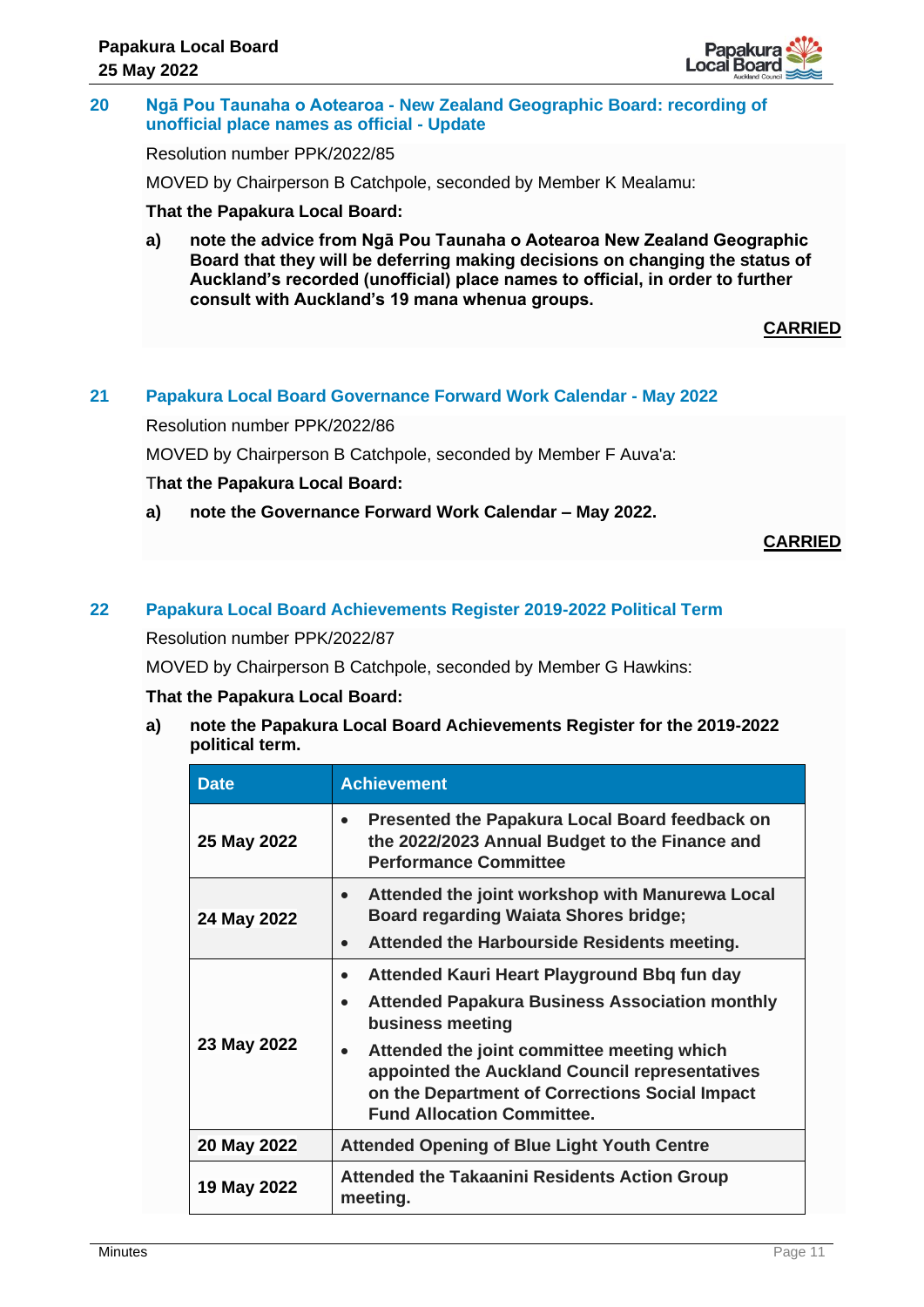

| 17 May 2022   | <b>Attended Planet Youth Papakura Governance</b><br>$\bullet$<br><b>Meeting</b>                                                                                                                                                                                   |  |
|---------------|-------------------------------------------------------------------------------------------------------------------------------------------------------------------------------------------------------------------------------------------------------------------|--|
|               | <b>Attended the Constituent Clinic at Sir Edmund</b><br>$\bullet$<br><b>Hillary Library.</b>                                                                                                                                                                      |  |
|               | <b>Attended Pararekau Island Estate Development</b><br>$\bullet$<br>meeting                                                                                                                                                                                       |  |
| 16 May 2022   | <b>Attended Quarterly meeting with Ward Councillors</b><br>$\bullet$                                                                                                                                                                                              |  |
|               | Attended the Papakura Crime Committee meeting.<br>$\bullet$                                                                                                                                                                                                       |  |
| 13 May 2022   | Attended the Papakura Girl Guides autumn camp fire                                                                                                                                                                                                                |  |
| 11 May 2022   | <b>Attended Papakura Commercial Projects Group</b>                                                                                                                                                                                                                |  |
|               | At the additional business meeting:                                                                                                                                                                                                                               |  |
| 11 May 2022   | Received consultation feedback on the proposed<br>$\bullet$<br>Papakura Local Board priorities and activities for<br>2022/2023, and on regional topics in the Annual<br>Budget 2022/2023 from people and organisations<br>based in the Papakura local board area; |  |
|               | Provided input on regional topics in the proposed<br>$\bullet$<br>Annual Budget 2022/2023 to the Governing Body;                                                                                                                                                  |  |
|               | <b>Adopted the Papakura Local Board Grants</b><br>Programme 2022/2023 and Youth Grants<br>Programme 2022/2023;                                                                                                                                                    |  |
|               | <b>Endorsed Business Improvement District (BID)</b><br>$\bullet$<br>target rate for 2022/2023 to the Governing Body.                                                                                                                                              |  |
| 9 May 2022    | <b>Presented at Hearing: Draft Regional Parks</b><br>$\bullet$<br><b>Management Plan</b>                                                                                                                                                                          |  |
|               | <b>Attended Crimewatch Annual General Meeting</b><br>$\bullet$                                                                                                                                                                                                    |  |
| 7 May 2022    | <b>Attended Exhibitions Opening: Artists Ngahuia</b><br><b>Harrison and Kellie Masiutama</b>                                                                                                                                                                      |  |
| 4 May 2022    | <b>Attended the Papakura Community Group meeting</b>                                                                                                                                                                                                              |  |
| 3 May 2022    | <b>Attended Papakura Youth Council meeting</b>                                                                                                                                                                                                                    |  |
| 27 April 2022 | At the business meeting:                                                                                                                                                                                                                                          |  |
|               | Approved the 2021/2022 Round Two Papakura<br>$\bullet$<br><b>Local Grant and Multiboard Grant, grant</b><br>applications;                                                                                                                                         |  |
|               | Approved Te Kete Rukuruku programme -<br>$\bullet$<br>selection of tranche two sites for Māori naming;                                                                                                                                                            |  |
|               | Gave feedback on the draft 2021 Regional Parks<br>$\bullet$<br><b>Management Plan;</b>                                                                                                                                                                            |  |
|               | Supported the proposed Activities in the Road<br>$\bullet$<br><b>Corridor Bylaw 2022;</b>                                                                                                                                                                         |  |
|               | <b>Provided Feedback on Transport Emissions</b><br>$\bullet$<br><b>Reduction Plan;</b>                                                                                                                                                                            |  |

# **CARRIED**